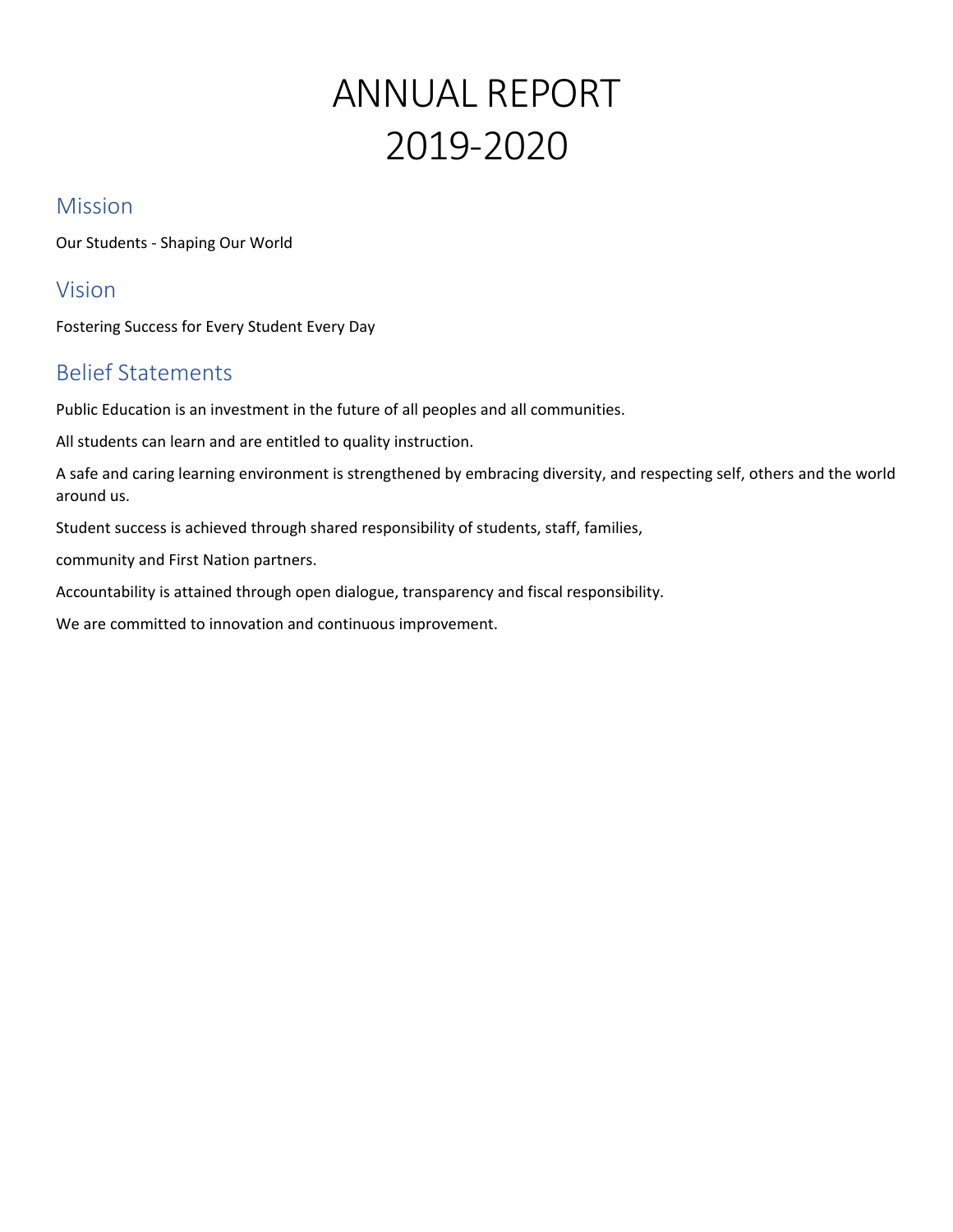# MESSAGE FROM DIRECTOR HOWITT

The Director's Annual Report provides an overview of the Lambton Kent District School Board's (LKDSB) initiatives and achievements during the 2019-2020 school year to support student success. The 2019-2020 school year can be defined in two acts – before and after the declaration of the COVID-19 pandemic. The start of the 2019-2020 school year was my first year as Director of Education for the LKDSB. I was excited to travel across the district to visit schools, meet students and staff, and get to know the unique school communities. While there is significant distance from Wheatley to Grand Bend, the consistency across our schools is our commitment to supporting student achievement and well-being throughout the LKDSB.

Trustees and members of Senior Administration engaged in a Strategic Planning session in March 2020 and information was also gathered from members of the LKDSB community prior to and following this session regarding the implementation of the strategic priorities. Through this process, the LKDSB Board of Trustees reaffirmed the Mission and Vision Statements, as well as developed the LKDSB Strategic Priorities 2020/2021 – 2025/2026, which includes the following four priorities:

- Student Achievement & Well-Being: Advance high standards for innovative and responsive learning;
- Inclusive Diversity: Champion anti-oppressive education;
- Sustainable Stewardship: Optimize human, financial and physical resources; and
- Trusting Relationships: Strengthen relationships based on respectful collaboration.

These strategic priorities will continue to be the focus of the LKDSB's planning, decision-making and operations moving forward as we implement the LKDSB Strategic Priorities 2020/2021 – 2025/2026.

 particularly the hardworking efforts of LKDSB staff to put students first. The pandemic has forced us to continue to When the world – and the entire education sector – was upended in March 2020 due to the COVID-19 pandemic, the LKDSB joined school boards across the province to quickly adapt and shift to learning and working at home. I am grateful for the resiliency of our staff and students to adjust to the transition and the sustained focus throughout the remainder of the school year on supporting student success and well-being. We know the pandemic has been challenging for families and staff, but I am proud of the innovative ways our system has adapted and accommodated the changes, and review and re-evaluate our practices and keep student and staff safety and well-being at the forefront of our decisionmaking. We remain committed to supporting safe and welcoming school communities.

Moving forward, we continue to focus on improving outcomes for students and supporting success and well-being, as well as the safe operation of schools. I look forward to working together, **Fostering Success for Every Student Every Day**.

John Howitt

Director of Education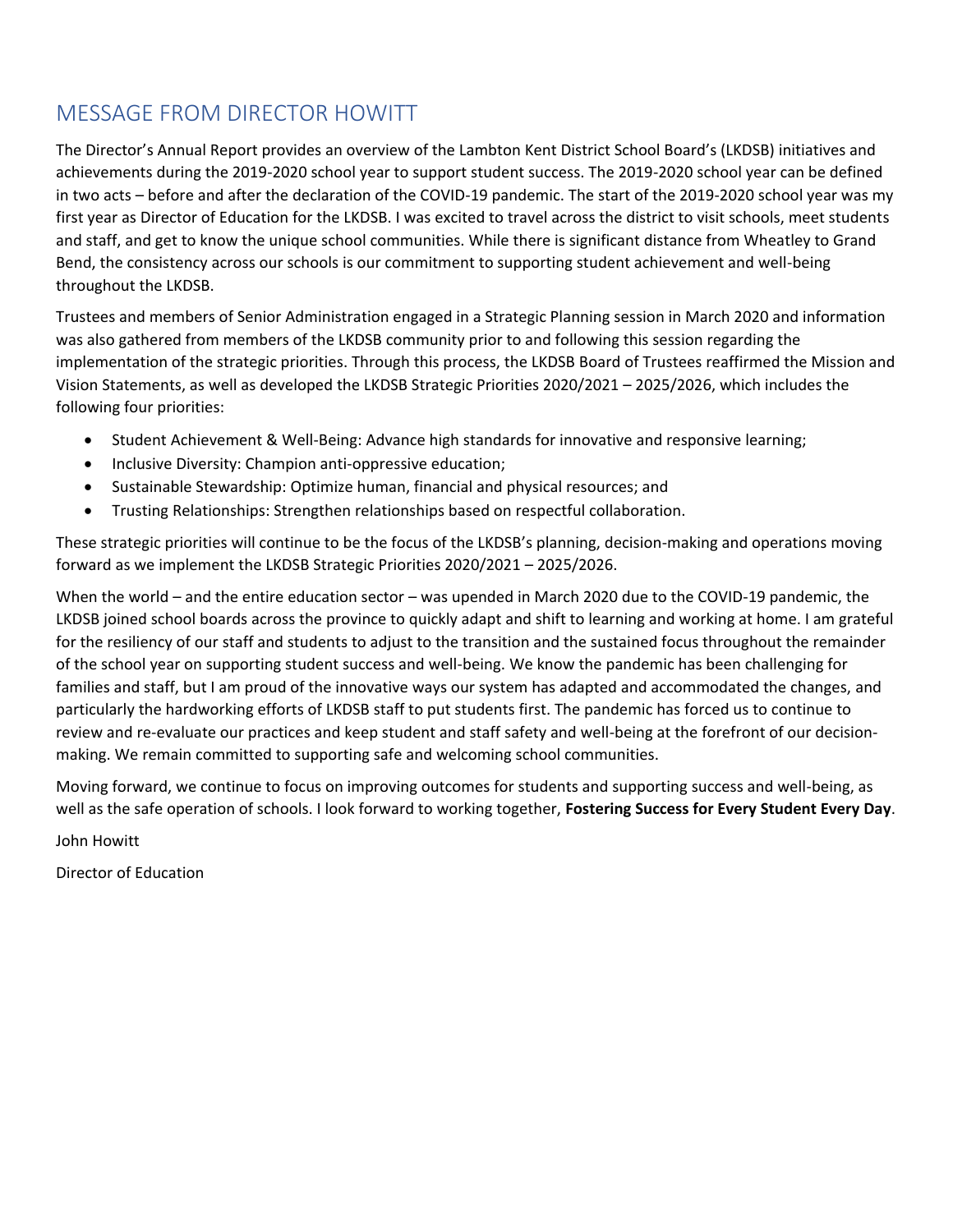# STUDENT ACHIEVEMENT & WELL-BEING

Capacity building of school administrators is integrated into the LKDSB's Board Improvement Plan. School administrators are challenged to be reflective co-learners and observers in the classroom and identify and support the professional development of staff in correlation with the learning needs of students.

# Focus on Fundamentals of Math

In preparation for the implementation of a new math curriculum for Grades 1-8 in September 2020, LKDSB continued to focus on capacity building amongst school administrators and teaching staff in the areas of mathematics and literacy. In alignment with the Ministry of Education's direction to focus on the fundamentals of math for Grades 1-8, the LKDSB continues to allocate resources and provide professional development opportunities to increase learning and competency in this area. System leaders are encouraged to identify and support the professional development of staff in correlation with the learning needs of students.

 math instruction. Teachers also provide each student a clear 'Where to next?' for their math learning. During the school Instructional Coaches provided direct support to classrooms in LKDSB elementary schools throughout the school year, including during the school closure period. Classroom teachers were supported, by the coach, to teach key strategies that improve student mathematical thinking. Approximately 4,600 students in Grades 3-6 benefited from this improved closure period, Elementary Program staff facilitated training sessions about digital tools and weekly support for teachers to teach remotely. More than 1,500 LKDSB elementary educators accessed the provided supports.

In preparation for the new math curriculum for Grades 1 – 8 in September 2020, 101 LKDSB teachers enrolled and completed an additional Math Qualification course. There were 48 participants in Math: Part 1 and 53 participants in Math: Part 2. This learning was provided by LKDSB instructors in partnership with the University of Windsor.

In 2019-2020, Grade 9 and 10 math teachers focused on improving teaching practices related to engagement and assessment. In particular, teachers made use of vertical white boards to provide group learning activities for students. Desmos (math software) classroom activities were also more widely used to provide students with an opportunity to make use of technology to enhance their understanding of math concepts.

During the school closure period, secondary school and program staff utilized innovative ways to stay connected with and support secondary students in achieving their credits.

# EQAO Assessments

Education Quality and Accountability Office (EQAO) assessments for the 2019-20 school year were cancelled, including the Ontario Secondary School Literacy (OSSLT) Test, in response to the COVID-19 pandemic and related school closures. The literacy requirement for students graduating in the 2019-20 school year was also waived.

Although the OSSLT was cancelled, all Grade 10 students across the district completed a diagnostic reading and writing task in September 2019. The results informed targeted teaching strategies for students. Literacy Leads began work on developing a Grade 9 diagnostic that would be administered early in the school year to set a baseline that would help with early intervention and focused strategies for each school. Each secondary school created a Google Classroom for teachers to access Literacy supports and activities which was used extensively during the March – June school closure period.

# Graduation Rates

As part of the LKDSB's long-term planning and strategic priorities, the educators and education workers continue to focus on increasing the number of secondary students successfully achieving their Ontario Secondary School Diploma, including ongoing review, planning and staff and community engagement to support credit accumulation rates, successful completion of the Literacy requirement and Community Involvement Hours.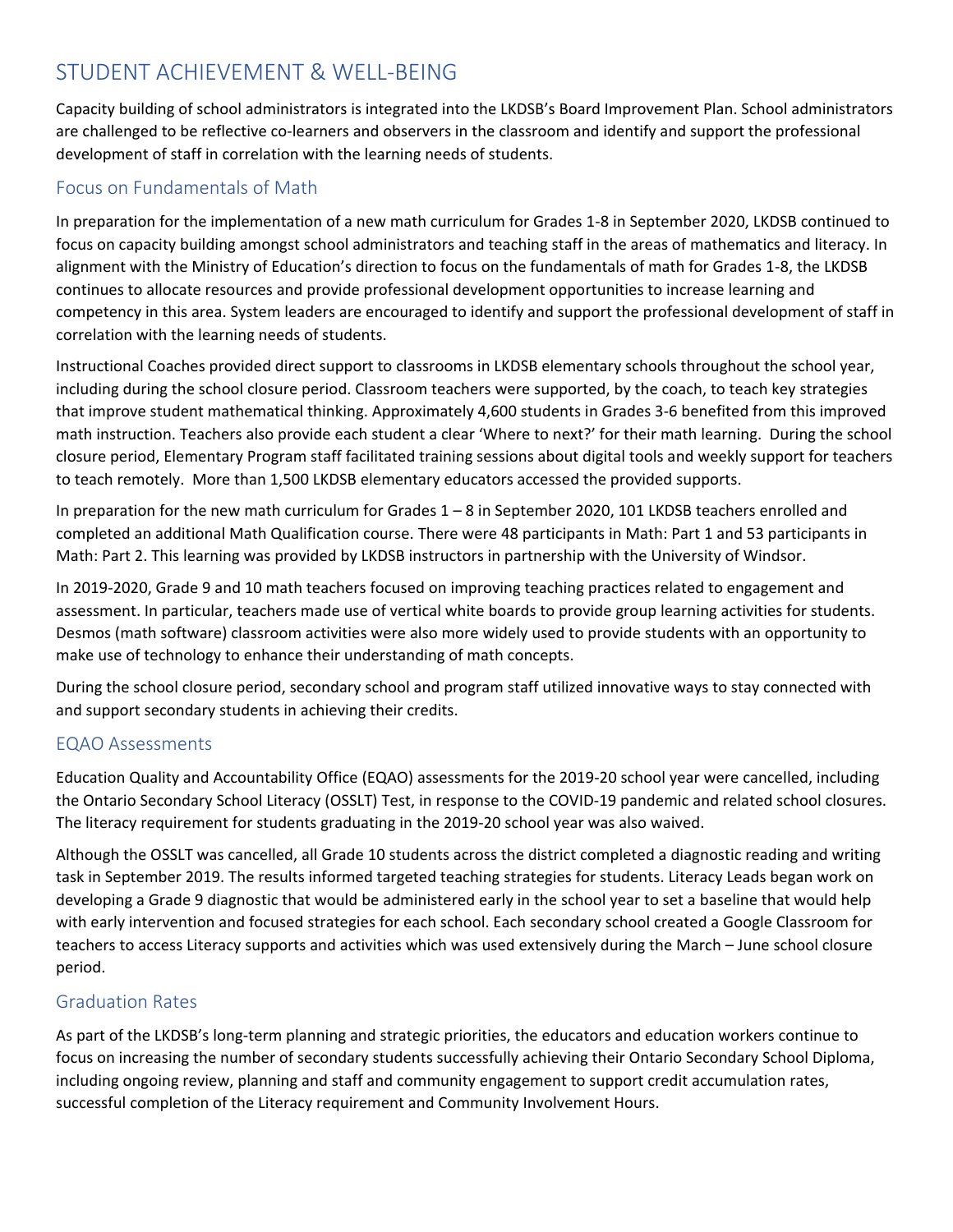As per the Ministry of Education report on the 2018-2019 LKDSB graduation rates, 67.7 per cent of students graduated within four years. The five year graduation rate was 77 per cent. While the 2019-2020 graduation rates have not yet been released, LKDSB students successfully completed 92.7% of credits attempted during the year.

# Supporting Exceptional Students

During the school closure period and throughout the school year, Special Education teams partnered with other departments to support the learning needs of exceptional students. Program supports, including Applied Behaviour Analysis (ABA) resources and Assistive Technology have been shared with educators.

To support student learning, SEA equipment was distributed to be used at home by students. Online therapy and individual meetings with students were explored and this work has influenced how LKDSB will continue to support students and families.

# Schools Supporting the Grade 8-9 Transition

The move from Grade 8 to Grade 9 is an important transition for students. Schools have been creative in providing a variety of opportunities for incoming Grade 9 students to become familiar with their new high school setting. Schools created Google Classrooms for incoming students which include informational and welcoming videos, video tours of the school, scavenger hunts and what to expect in high school. Identification, Placement and Review Committee (IPRCs) and Transition meetings were held virtually for incoming Grade 9 students. Student Success Teams also met with elementary feeder schools. Secondary schools participated in the Summer Transition Project to further support students to plan for their transition to secondary school and to the return to the physical school setting.

# Encouraging Students to Explore Career Pathways

Through the use of myBlueprint, students were provided opportunities to engage in career exploration, including careers in skilled trades. On November 6, 2019 Grade 9 students from all LKDSB secondary schools participated in the 25<sup>th</sup> Annual Take Our Kids to Work Day. In total, 1,297 Grade 9 students participated in the program, spending the day at work or job shadowing a parent, relative, friend or volunteer host.

 secondary students are engaged in SHSM Programs, including: construction; health and wellness; hospitality; Specialist High Skills Major (SHSM) programs are offered at all 12 secondary schools. More than 20 per cent of LKDSB manufacturing; arts and culture; transportation; horticulture; information and agriculture.

During 2019-2020, LKDSB students were enrolled in over 455 dual credits with Lambton College in Sarnia and 267 dual credits with St. Clair College in Chatham/Windsor. Both programs have a retention rate of approximately 83 per cent, with a 92 per cent success rate.

# School Climate Survey Results Released

The LKDSB released board-wide and individual school results from the School Climate Survey conducted April 1-12, 2019. The survey gathered input from students in Grades 4-12, staff and parents/guardians to assist with planning programs and decision-making related to supporting safe and inclusive school environments.

A total of 8,356 students in Grades 4-12 participated in the online surveys, along with 1,674 parents/guardians and 693 staff. The surveys included a variety of questions on topics such as eating and sleeping habits to mental health, wellbeing and bullying. The surveys were developed with input from students, parents/guardians; school and Board administration, including Mental Health, Safe Schools and Indigenous Education representatives, and Chatham-Kent Public Health and Lambton Public Health.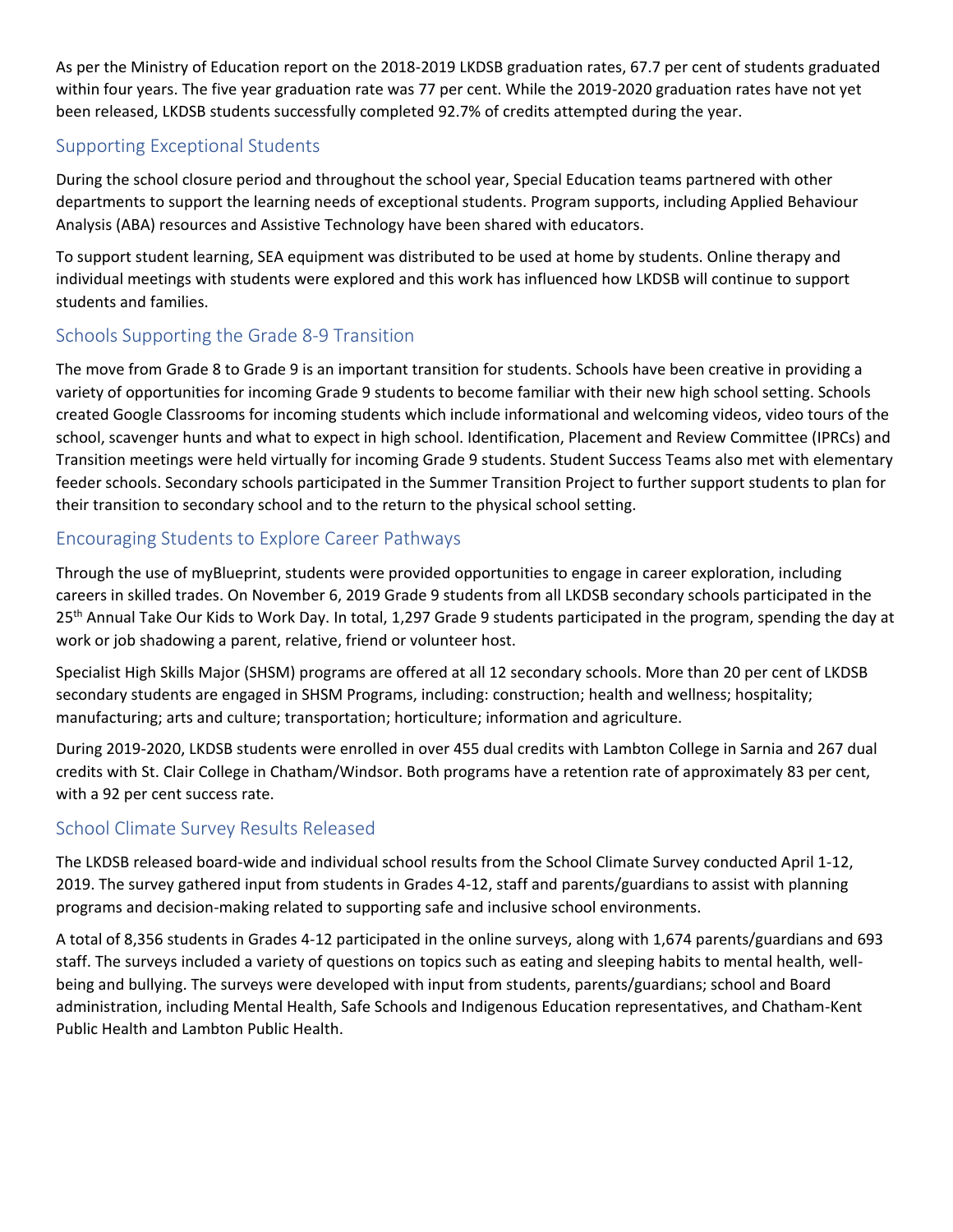The LKDSB's Multi-Disciplinary Teams, which include principals, teachers and education workers, continue to review individual school results to develop plans to support students and promote positive school climates. [Learn more about](https://www.lkdsb.net/Board/Community/SafeSchools/SchoolClimateSurvey/Pages/default.aspx#/=)  [the LKDSB's School Climate Survey results](https://www.lkdsb.net/Board/Community/SafeSchools/SchoolClimateSurvey/Pages/default.aspx#/=).

# Safe Schools

The LKDSB continues to work with Chatham-Kent and Lambton Public Health, law enforcement and legal officials to support schools with health promotion, education and awareness; bullying awareness and prevention; cyber safety and responsible digital citizenship; and promoting safe and healthy school communities.

In support of Safe Schools initiatives, the LKDSB offers staff training in Violent Threat Risk Assessment for administrators, clinicians and many student services staff, resource teachers and student success staff. This two-day training is supported by local youth service agencies, including: Chatham-Kent Children's Services; Huron House Boys Home; Rain & Shine Behavioural Counselling Services – Chatham; Restorative Justice Chatham-Kent; Sarnia-Lambton Children's Aid Society; Sarnia Lambton Rebound; St. Clair Child & Youth Services – Sarnia; United Way – Chatham-Kent; Walpole Island (Bkejwanong) First Nation; as well as area school boards. The LKDSB partners in the Community Threat Assessment Protocol, working collaboratively with community partners to create detailed intervention plans to keep students, staff and communities safe.

# Summer Learning Program 2020

The LKDSB received \$60,000 from the Council of Directors of Education to facilitate the Summer Learning Program (SLP) via virtual learning. SLP classrooms were held online using the videoconferencing tool, Google Meet. In total, 95 students (an increase of 32 students) from 37 school locations (an increase of 20 schools) participated in the summer program.

Due to the virtual nature of the program, for the first time, students from all geographic regions were able access this learning. Students moving into Grades 5 and 6 were invited to attend. The SLP ran for a total of 15 days from July 6 to July 24, 2020.

The learning was structured in small groups. There were 19 math teachers teaching math to small groups of 4 to 6 students each day. During the numeracy portion, students worked to strengthen their basic math skills by focusing on number sense and flexibility of number. Students participated in number talks to improve their ability to communicate their math thinking. They learned to use a variety of strategies to solve problems, and to think flexibly with numbers.

Following the math instruction, students were provided recreation opportunities. Students were led, remotely, through Science Technology Engineering Arts and Math (STEAM) activities such as creating lava lamps and outdoor s'more makers. Indigenous culture was also a focus with an Anishnaabe artist session held over multiple days.

Student growth was the focus of parent/guardian engagement. In-class improvements were noted in math (Lawson's Continuum for Addition and Subtraction as well as Multiplication and Division) for all students. Parents/guardians also were able to attend the virtual classes each day with their student. The learning story, with images and explanations, about student math learning were sent to each parent/guardian. This document is a true keepsake that outlined the math growth for each student.

# Secondary Summer Semester

The Ministry of Education encouraged school boards to provide expanded summer learning opportunities while recognizing that the pandemic would limit the number of face-to-face delivery options. In terms of student numbers, the LKDSB delivered its largest summer program allowing close to 1,800 students take credit courses.

The following outlines LKDSB's Secondary Summer Semester programming: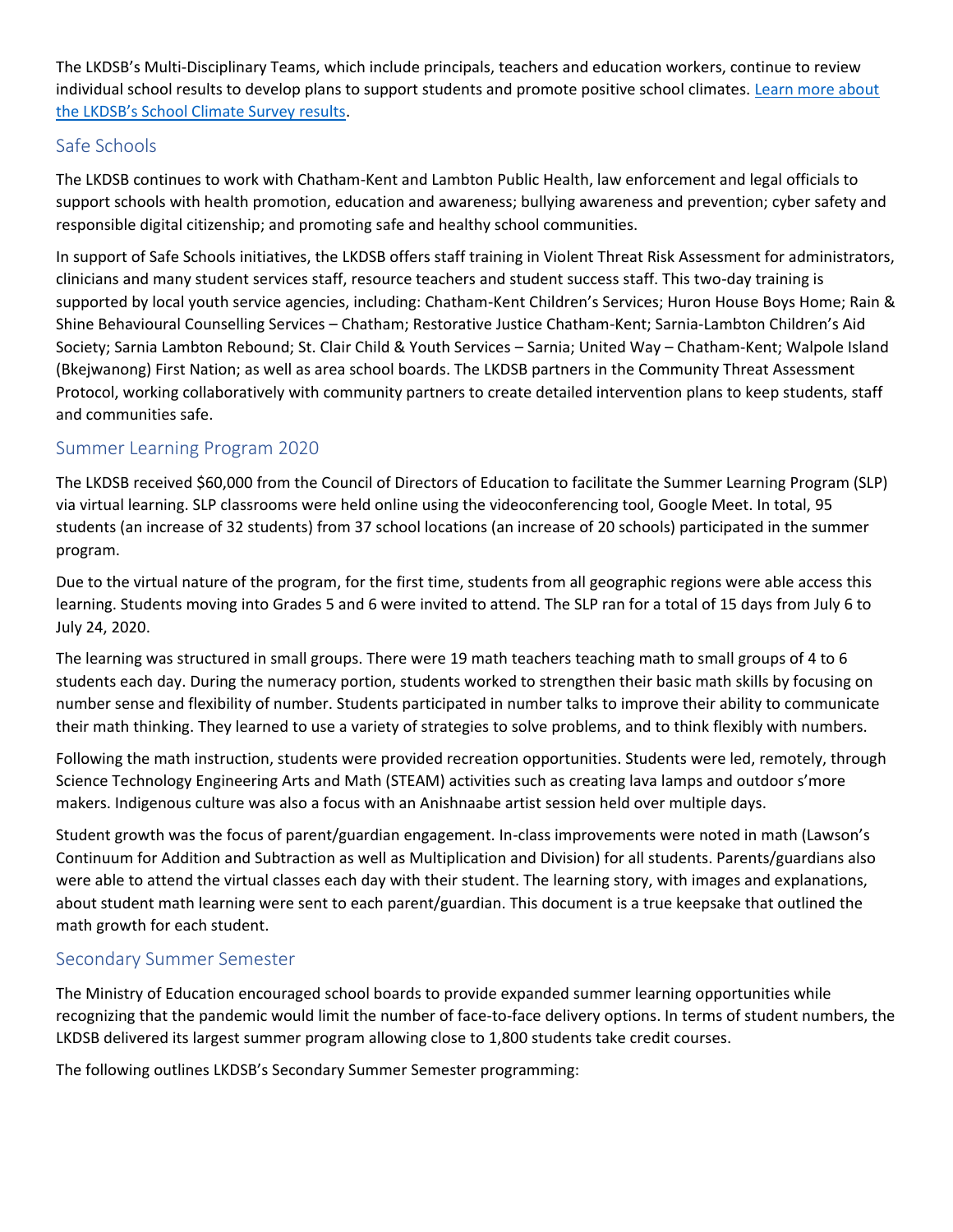#### Dual Credits

- Partnership with Lambton College
- 2 weeks, online delivery
- 2 courses: Digital Photography, The Great Outdoors
- 15 students

#### Specialized Summer School Program

- 31 students from CTCC, Transitions, and Intensive Support classes
- 7 weeks, online delivery
- 23 courses, 6 teachers and 7 EAs
- One-on-one support given to students

#### Summer Co-op

- 6 weeks, face-to-face: 50 students, virtual (new): 20 students
- 1 or 2 credit options
- Virtual co-op had several guest speakers and allowed students to complete certifications in 7 areas

#### Ridgetown Horticulture Program

- New program for 2020-21
- 6 weeks, virtual, remote, and face-to-face delivery
- 17 students
- 5 course options
- Outdoor lessons and practical applications at Ridgetown District High School, Ridgetown College Arboretum, and home horticulture projects

#### eLearning

- 4 weeks, online delivery
- Full credit:
	- o 1642 students (719 LKDSB and 923 out of board)
	- o 1233 students completed 41 courses
- Course Upgrade (new): 34 students, 13 courses
- Credit Recovery (new): 43 students, 16 courses
- 94.4% pass rate
- 53 teachers
- Unique characteristics of the LKDSB program
	- o Teacher directed with synchronous learning components
	- o The use of student conversations to demonstrate learning
	- o New: 22 resource teachers and EAs supported students at risk through a collaboration with the special education department
- In addition, 132 LKDSB students took out of board courses over the summer.

The LKDSB was one of the very few school boards that offered summer co-op, as well as a face-to-face outdoor horticulture program.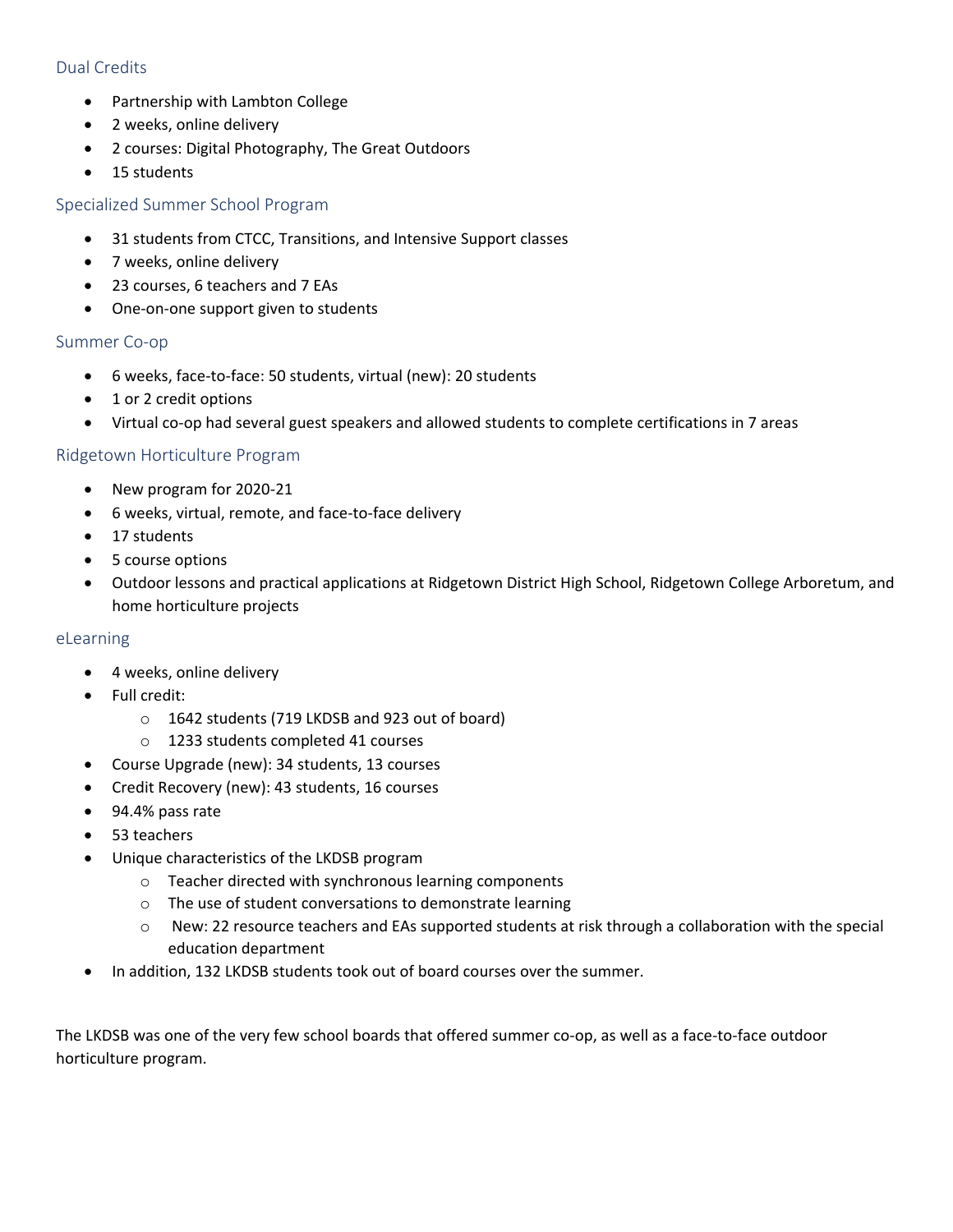With a few years of experience of offering a summer eLearning program, the LKDSB was well positioned to be able to respond to the need to move summer programs online, adopting a teacher-directed synchronous learning approach. The LKDSB is proud of the positive reputation of its program as evidenced by the large number of out of board students enrolled.

Students were able to utilize Summer Semester to:

- Earn the last credit for the Ontario Secondary School Diploma;
- Complete the co-op requirements for the Specialist High Skills Major;
- Meet post-secondary program pre-requisites;
- Reach ahead in taking credit courses;
- Upgrade, recover, or repeat courses; and
- Reinforce and consolidate learning from the previous school year.

# Summer Semester Supports

The LKDSB received about \$90,000 from the Ministry of Education to support students who required mental health supports during the summer months. This funding enabled school boards to provide new transition programs for students that otherwise may have found a return to school difficult in fall 2020. LKDSB Registered Mental Health Social Workers provided supports throughout the entire summer to students and their families. This funding supported 72 secondary students with extended supports for students on caseloads and supported students transitioning from Grade 8 to Grade 9, as well as provided 100 hours of training.

The LKDSB also received \$75,000 of one-time funding to provide additional special education staffing supports for expanded and/ or new 2020 summer learning. This funding supported students with special education needs participation in new and expanded summer programs in both credit and non-credit summer courses. Through this additional support, 22 Resource Teachers and 10 Educational Assistants supported 135 students.

Additionally, LKDSB's Applied Behaviour Analysis Specialists organized a summer program to extend supports to families.

To support a successful and safe return to school for the 2020-2021 school year, LKDSB provided additional planning and transition time for students with special education needs and mental wellness concerns to support a smooth transition. LKDSB schools offered a two-week window of opportunity for students with high special education needs and/or mental health needs focused on re-establishing routines, closing gaps in skills development and learning, and providing mental health support for students who may find a return to school challenging. There were 3,019 students supported with transition visits, plans and check-ins and 904 students supported with mental wellness check-ins, plans, discussions and visits.

Transition kits were provided to 100 elementary Alternative Learning and Lifeskills Program (ALLP) students to support connections to summer learning and skill development.

# #LK Launch 20

LKDSB hosted a week-long online summer learning opportunity August 24-28, 2020 for LKDSB staff, as well as educators from across the province. The #LK Launch 20 online conference included renowned speakers and educators who shared information on topics such as:

- Remote learning and the pedagogy of care;
- Opening mathematics and opening minds;
- The importance of truth in Truth and Reconciliation;
- Math talks;
- Healthy habits in a time of unknown;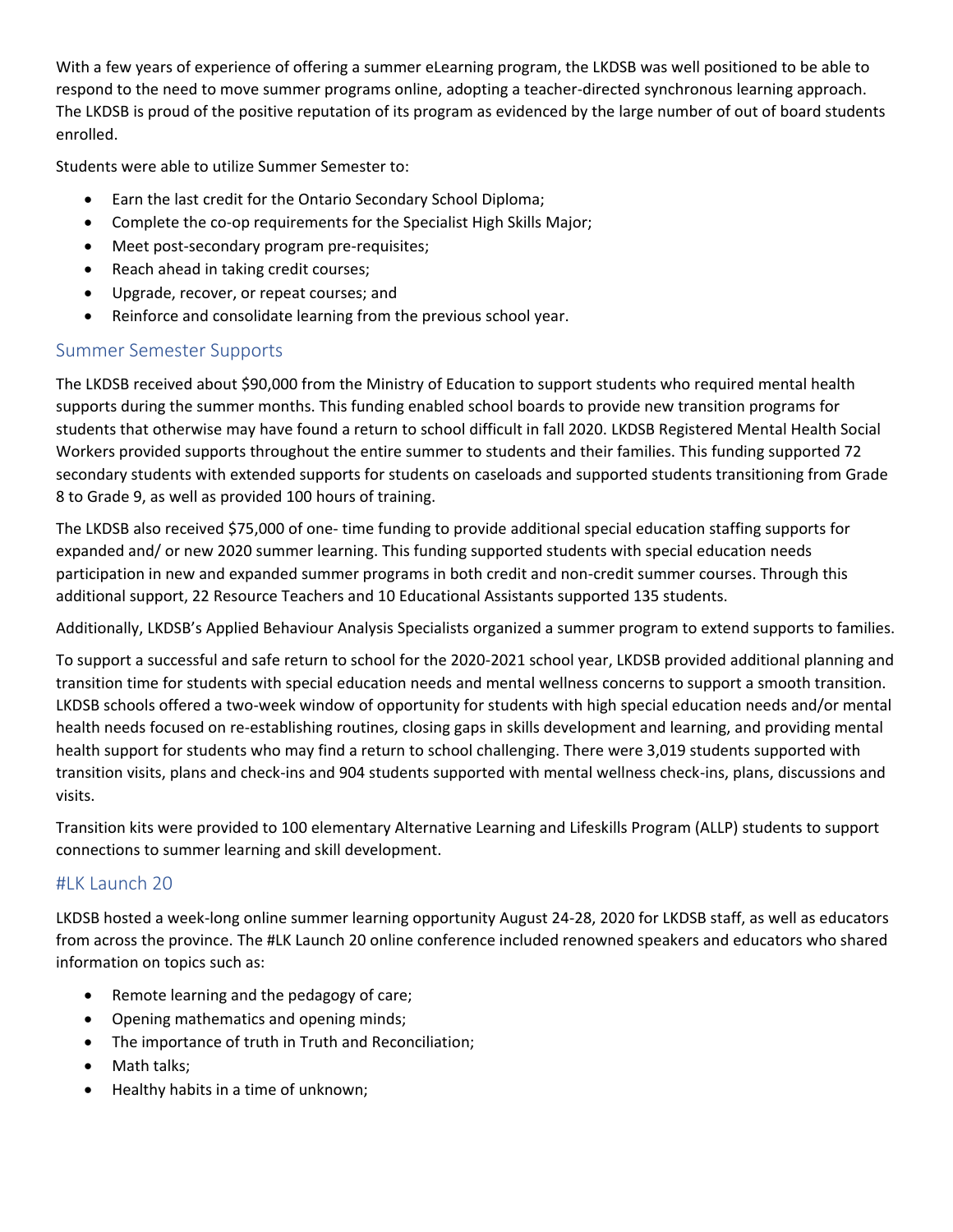- So you want to talk about race; and
- Tending to inclusion in the language classroom: Planting seeds for conversation and action, among other topics.

[The complete list of speakers and program outline is available here.](https://drive.google.com/file/d/1prCyUoRLFrFgns7BB93qEhn9hgGf7QJ_/view) 

# EQUITY & INCLUSIVE EDUCATION

#### Staff Professional Development

 us; and "Student success is achieved through shared responsibility of students, staff, families, community and First Nation partners." There was a Google Classroom set up for staff members to review related material to support the During the school closure period, an Equitable and Inclusive Education Discussion Group called "Equity in Action" was formed for LKDSB staff members throughout the system in various roles, including educators, education workers and support staff, to examine the intersections between systemic inequalities and education, as well as support capacity building and strategic planning to support equitable and inclusive learning and work environments for all. The staff-led discussions held April 30-June 18, 2020 were guided by the LKDSB's Belief Statements, particularly that: "A safe and caring learning environment is strengthened by embracing diversity, and respecting self, others and the world around weekly discussions. There were 103 members engaged in the Google Classroom and approximately 60-70 staff members participated in the weekly discussion groups. With guidance and facilitated discussion, participants gained knowledge and better understanding through readings and reflective discussions about systemic inequities and forms of oppression, privilege, racism, white supremacy, microaggressions and allyship during an important moment in history.

In follow-up to the discussion group, the LKDSB hosted a So You Want to Talk About Race Book Study, which explored the book by author Ijeoma Oluo. Held July 7-August 25, 2020, the book study supported critical conversations about systemic racism and oppression, intersectionality, education, policing, microaggressions, privilege, white supremacy and white fragility, etc. A Google Classroom allowed the 74 participants to engage in discussion and provide resources to support further learning, critical dialogue and teaching resources. The author, Ijeoma Oluo, was also a keynote presenter in the #LK Launch 20 online conference in August hosted by the Elementary Program Department.

#### Indigenous Education

In support of the Truth and Reconciliation Commission of Canada: Calls to Action as they relate to education, the LKDSB is committed to building capacity amongst its teachers and staff and supporting students in learning about Indigenous histories and perspectives.

In partnership with the four First Nation communities within its catchment area, Aamjiwnaang First Nation, Eelŭnaapéewi Lahkéewiit (Delaware Nation), Kettle & Stony Point First Nation, and Bkejwanong (Walpole Island) First Nation, LKDSB is building capacity and encouraging further understanding and education about Indigenous ways of knowing, world views and histories. The LKDSB is committed to promoting the success and wellbeing of self-identified Indigenous students.

# Orange Shirt Day

LKDSB commemorated Orange Shirt Day on September 30, 2019 to acknowledge and honour the survivors of residential schools, as well as the children and young people who never returned home.

Staff and students were encouraged to wear an orange shirt on this day to promote learning and understanding about the residential school system and its impact on First Nations, Métis, and Inuit people in Canada. Orange Shirt Day is part of an ongoing conversation in the LKDSB about Indigenous Education to enhance understanding about Indigenous histories and perspectives. [Click here to learn more.](https://www.lkdsb.net/pages/newsitem.aspx?ItemID=229&ListID=1cb83139-1d39-452b-8ab2-b6cfab6c2ba7&TemplateID=Announcement_Item#/=)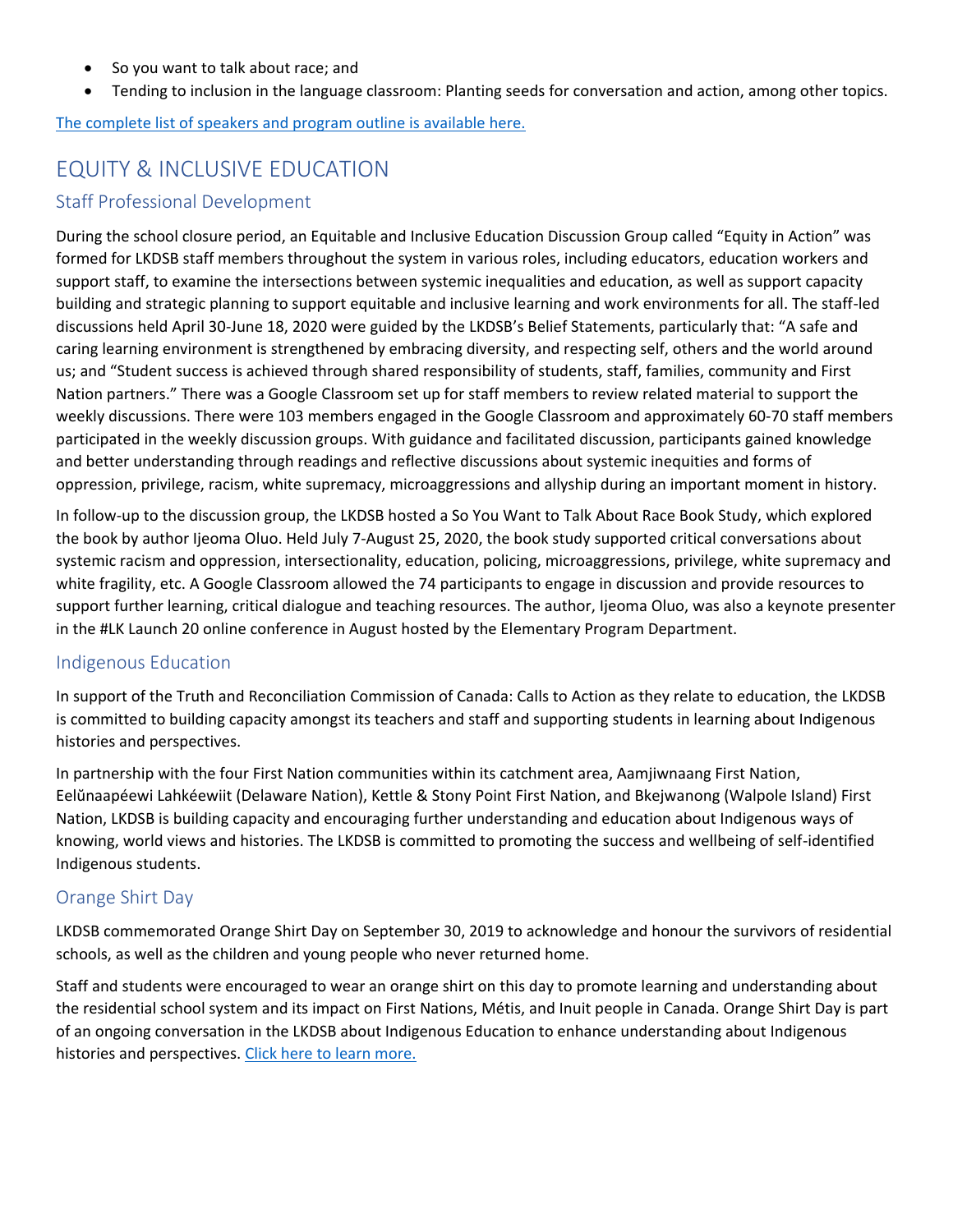# Treaties Recognition Week

The LKDSB commemorated Treaties Recognition Week on November 4-8, 2019, joining school boards across the province in promoting education and awareness about treaty rights and treaty relationships between Indigenous and non- Indigenous people in Ontario.

The LKDSB focused on increasing awareness and understanding of Wampum Belts and their importance to understanding treaties and treaty relationships in Canada. Wampum Belts are used to communicate agreements and shared understandings. In order to support educators with integrating treaty awareness in their classroom curriculum, the LKDSB Indigenous Education Team created a four-day lesson outline to be used during Treaties Recognition Week.

# National Indigenous Peoples Day

The LKDSB recognizes National Indigenous Peoples Day on June 21. On this day and throughout the year, the LKDSB honours the history, heritage and diversity of Indigenous peoples in Canada. In collaboration with 10 other school boards, LKDSB co-hosted the "Weaving the Braid of Unity" Virtual Summit, on June 19, 2020. The event, organized by school board Indigenous Leads, highlighted influential voices from communities abroad, sharing their wisdom and gifts with students, families, teachers, staff, and communities as a whole. Indigenous traditional drummers, singers, artists, dancers, authors and youth leaders, etc. from various First Nations, Métis, and Inuit backgrounds participated in the event. Additional guest speakers, artists, writers, and entertainers included: Theland Kicknosway, Grandmother Eva Nicholas, Dr. Niigaan Sinclair, Susan Aglukark, Isaac Murdoch, Rebekah Wilson, and Drew Hayden Taylor. [Click here to](https://www.lkdsb.net/pages/newsitem.aspx?ItemID=347&ListID=1cb83139-1d39-452b-8ab2-b6cfab6c2ba7&TemplateID=Announcement_Item#/=)  [learn more.](https://www.lkdsb.net/pages/newsitem.aspx?ItemID=347&ListID=1cb83139-1d39-452b-8ab2-b6cfab6c2ba7&TemplateID=Announcement_Item#/=) 

# Standing Bear Indigenous Youth Leadership Program

Indigenous Sport & Wellness Ontario (ISWO) visited Wallaceburg District Secondary School (WDSS) on October 22, 2019 to announced the launch of their new online portal for the Standing Bear Indigenous Youth Leadership Program (Standing Bear) in front of an audience of First Nations students, community elders, and educators. Standing Bear is a leadership program for Indigenous youth (First Nations, Métis and Inuit) between the ages of 14 and 24, residing in Ontario; the program consists of a core Indigenous component and six elective streams, to align with youth interests and needs. WDSS provides opportunities for Indigenous students to engage in the program[. Click here to learn more.](https://www.lkdsb.net/pages/newsitem.aspx?ItemID=247&ListID=1cb83139-1d39-452b-8ab2-b6cfab6c2ba7&TemplateID=Announcement_Item#/=) 

# BUSINESS AND OPERATIONS

# 2019-2020 Budget

The LKDSB is committed to fiscal responsibility and sustainability, while also maintaining quality educational programming and positive learning experiences for students. The LKDSB had a total operating and capital budget of \$282.12 million in 2019-2020. The chart (right) summarizes all expenditures into four major categories: Benefits, Capital Projects/Equipment, Salaries and Supplies/Services/Other. [Read more about the 2019-2020 School Year Budget here.](https://www.lkdsb.net/Board/BoardMeetings/2019%20Board%20Meetings/Agenda/June%2011%202019%20Regular%20Board%20Agenda.pdf) 

The LKDSB engaged in consultations with the Ministry of Education, LKDSB staff and committees regarding budget decisions and preparations for the 2019-2020 school year. The LKDSB remains focused on addressing the specific needs and challenges of the LKDSB, while ensuring an ongoing focus on providing supports for students in schools.

# Capital Improvement Projects

The LKDSB has invested approximately \$23.2 million in capital projects and equipment. The renovation and addition of quality learning spaces in LKDSB schools remains an ongoing priority. Capital projects continue to focus on the renovation and refresh of classrooms into modern and bright learning environments.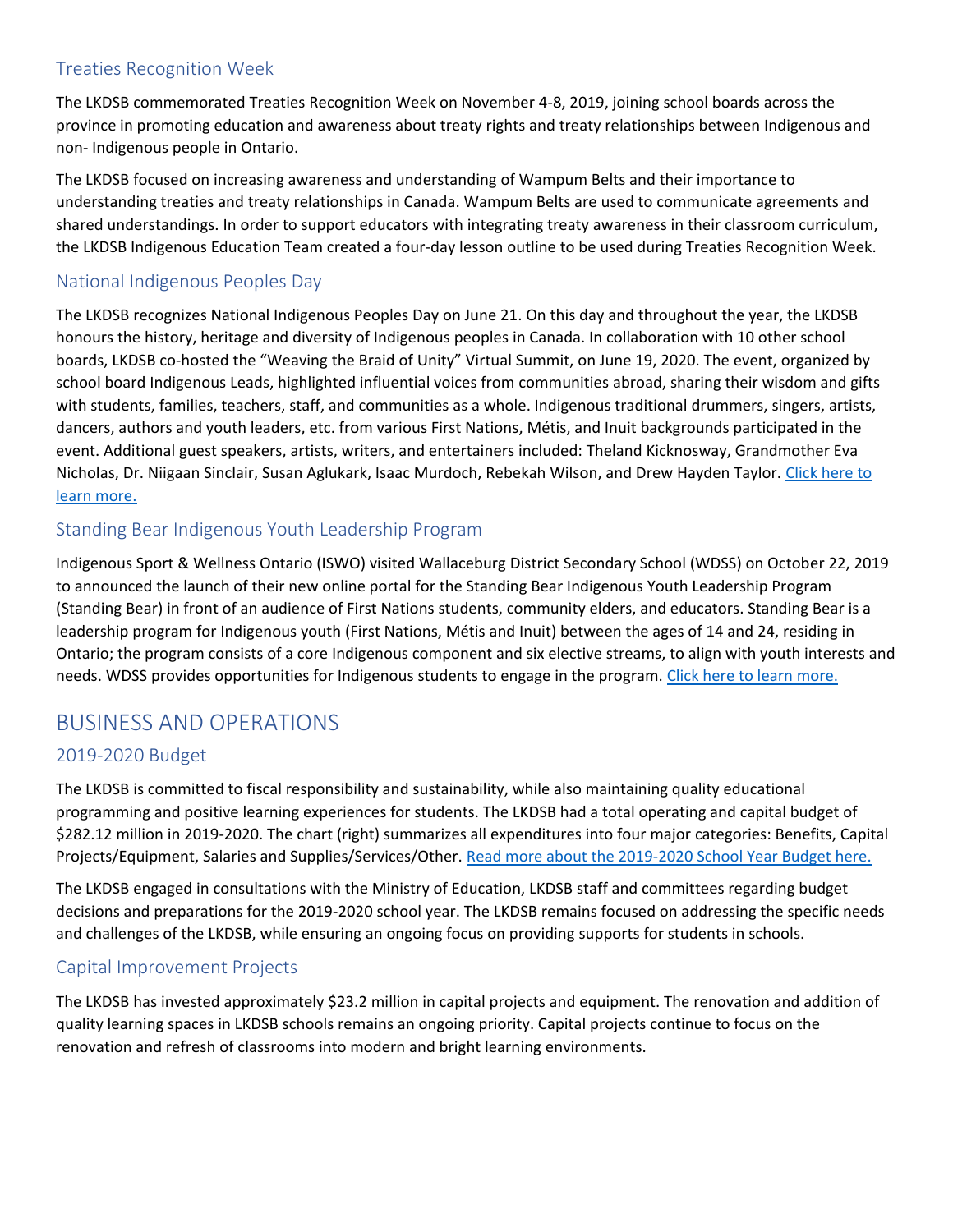## Indian Creek Road Public School

In December 2019, the Ontario Ministry of Education announced a \$2.1 million investment in the LKDSB to support a child care addition at Indian Creek Road Public School. The provincial government funding will support 49 new child care spaces and three new child care rooms at Indian Creek Road Public School. This child care addition will increase the number of available licensed child care spaces in Chatham-Kent. [Read more about this project.](https://www.lkdsb.net/pages/newsitem.aspx?ItemID=266&ListID=1cb83139-1d39-452b-8ab2-b6cfab6c2ba7&TemplateID=Announcement_Item) 

## Chatham Kent Secondary School

Chatham-Kent-Leamington MPP Rick Nicholls and representatives from the LKDSB hosted a groundbreaking ceremony in November 2019 to celebrate the start of the \$3.56 million renovation and expansion at Chatham Kent Secondary School.

The renovation and expansion will improve school facilities and upgrade equipment, as well as expand the cafeteria to accommodate an increased student population. The renovation includes a refreshed façade to modernize and improve natural lighting. The LKDSB will also be expanding the busing zone to accommodate more buses and improve student safety. [Read more about this project, funded by the Government of Ontario.](https://www.lkdsb.net/pages/newsitem.aspx?ItemID=239&ListID=1cb83139-1d39-452b-8ab2-b6cfab6c2ba7&TemplateID=Announcement_Item#/=) 

## Winston Churchill Public School

A \$20,000 donation by the Municipality of Chatham-Kent has allowed St. Clair College and the LKDSB to create a unique partnership involving students in the Early Childhood Education (ECE) program and Kindergarten students at Winston Churchill Public School. A classroom was donated by the school board to be used as an early learning lab and the municipal funds were used by the college to furnish the room. The classroom at Winston Churchill Public School will also be used for pop-up EarlyOn Child and Family Centres Program, which is geared to parents and children 0-6. Click here to [learn more.](https://www.lkdsb.net/pages/newsitem.aspx?ItemID=250&ListID=1cb83139-1d39-452b-8ab2-b6cfab6c2ba7&TemplateID=Announcement_Item#/=) 

## Great Lakes Secondary School

Great Lakes Secondary School opened its doors at its permanent location at 340 Murphy Road, Sarnia to welcome students and staff for the 2019-2020 school year. A significant amount of renovations occurred throughout the existing school site, including a new office and Student Services area; Learning Commons; cafeteria; and updated classroom and learning spaces. The renovations are designed to support student learning and well-being, as well as create a positive and welcoming environment for students, staff and visitors. Ongoing construction occurred during the 2019-2020 school year on the new addition, which includes an auditorium, Indigenous Learning Centre and music rooms. As such, the Indigenous Learning Centre and music rooms were temporarily relocated within the school. [Read more about this](https://www.lkdsb.net/pages/newsitem.aspx?ItemID=226&ListID=1cb83139-1d39-452b-8ab2-b6cfab6c2ba7&TemplateID=Announcement_Item#/=)  [project.](https://www.lkdsb.net/pages/newsitem.aspx?ItemID=226&ListID=1cb83139-1d39-452b-8ab2-b6cfab6c2ba7&TemplateID=Announcement_Item#/=) 

# Technology to Support in Classroom and Learn at Home

To support the transition to remote learning during the school closures due to the COVID-19 pandemic in spring 2020, training on Google Classroom and Brightspace was provided to secondary staff. Elementary program staff also provided daily support sessions for teachers to share ideas and troubleshoot digital challenges.

Families were invited to register to borrow devices to use at home to access learning and Information Technology staff prepared the devices for elementary and secondary students based on requests. Distribution of devices to students continued throughout the school closure period on an as needed basis. Non-graduating students retained their electronic devices to access summer learning programs. In total, more than 3,000 devices, including Chromebooks and iPads, were distributed to students and staff during the school closure period.

Lexia, an intervention reading program, was made available for students to access at home during the school closure period.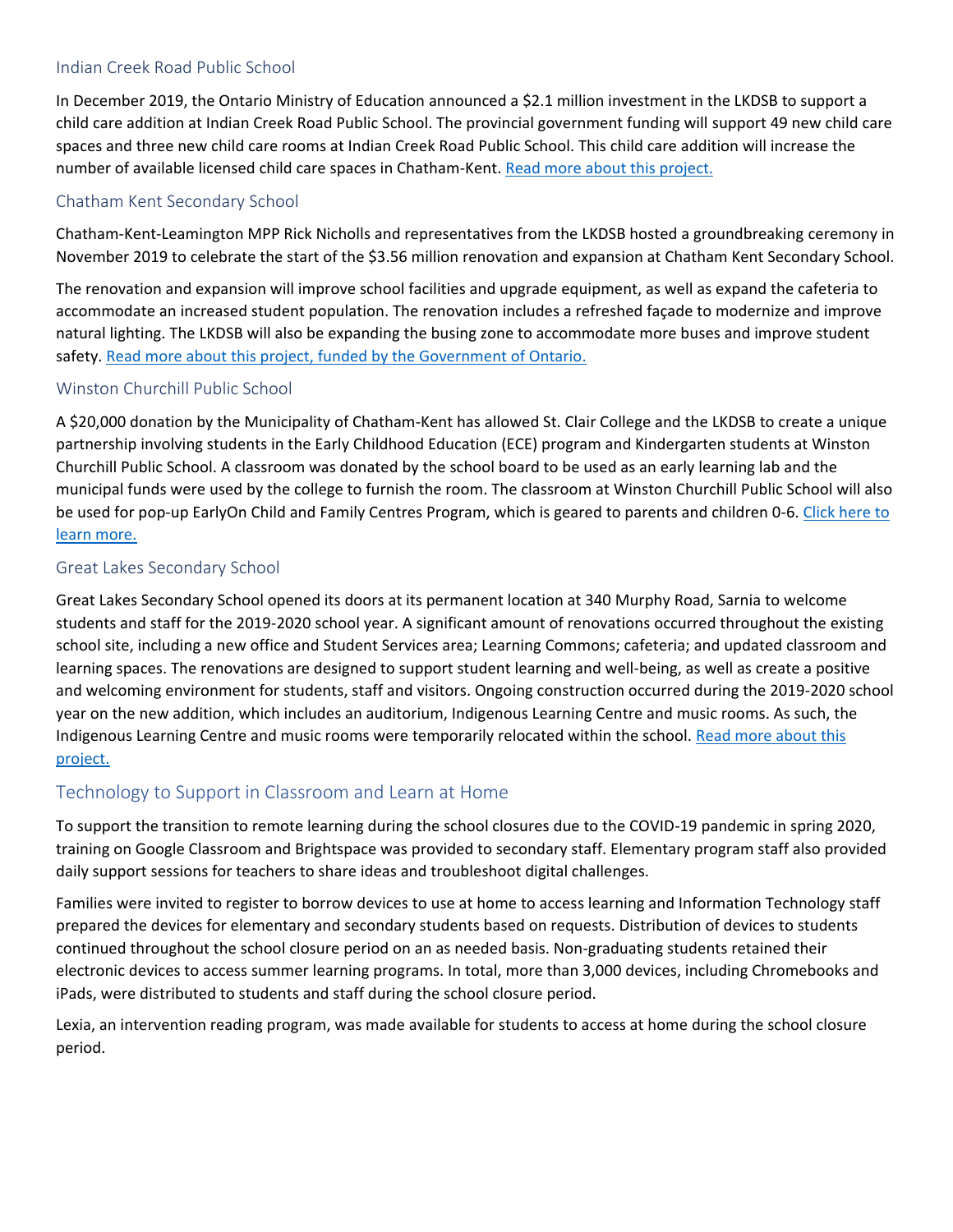# Contract Negotiations

Contracts for all education unions expired August 31, 2019, which includes Canadian Union of Public Employees (CUPE); Elementary Teachers' Federation of Ontario (ETFO); Elementary Teachers' Federation of Ontario Occasional (ETFO-LKEOT); and Ontario Secondary School Teachers' Federation (OSSTF).

Throughout the 2019-2020 school year, contract negotiations continued to be an ongoing focus for the Ministry of Education and LKDSB. In the event of legal strike action involving any of the union groups during the provincial collective bargaining period, LKDSB Senior Administration, Principals and Vice-Principals worked together with staff to maintain caring, safe and positive school environments for students.

Student safety and learning remain a top priority for all LKDSB staff and the LKDSB made sure to take measures to ensure the timely and appropriate communications with parents/ guardians, students, staff and community members, as well as minimize the educational impact on students. [Updates on the provincial and local contract negotiations and](https://www.lkdsb.net/Board/ContractNegotiations/Pages/default.aspx#/=)  [collective agreements are posted here.](https://www.lkdsb.net/Board/ContractNegotiations/Pages/default.aspx#/=) 

## Professional Development

#### Principal Qualification Program

During the Winter 2020 Session, in partnership with the University of Windsor, LKDSB offered the Principal Qualification Program (Part 2) for teachers aspiring to become administrators. There were 15 participants in the course which was instructed by two LKDSB administrators.

#### LKDSB Staff Newsletter

In order to stay connected to LKDSB staff during the school closure, the Director's Office developed a Staff Newsletter to communicate information, resources and professional development opportunities to staff.

# Health and Safety

The health and safety of students, staff and visitors to LKDSB buildings is a top priority. The LKDSB is committed to openness and transparency regarding the health and safety of its facilities. Annual staff health and safety training includes: first aid training; ladder training; slips, trips and falls; asbestos awareness; and mould awareness.

As well, significant planning and health and safety procedures were developed to support the safe return to school in the fall of 2020, following the school closures due to the COVID-19 pandemic.

# PARENT/ GUARDIAN AND COMMUNITY ENGAGEMENT

#### Parent Involvement Committee

The LKDSB's Parent Involvement Committee meets four times annually and involves parent/ guardian representatives from Chatham-Kent and Sarnia-Lambton school communities, as well as Public Health representatives, Trustees and LKDSB Administration. School Councils also provide an important bridge between school staff, parents/ guardians, Home and School Associations and other parent/ guardian groups that may be active within the school community.

# Supporting Parent/Guardian Engagement

The LKDSB appreciates the input of members of its school communities in helping to support planning and decisionmaking during the COVID-19 school closures. LKDSB uses Thoughtexchange online engagements to collect information from parents/guardians. During the school closure period due to COVID-19, the LKDSB completed Thoughtexchange engagements to gather feedback on what the LKDSB needed to consider when supporting learning for students during the school closure; challenges, success, questions and/ or suggestions for continued learning at home; and important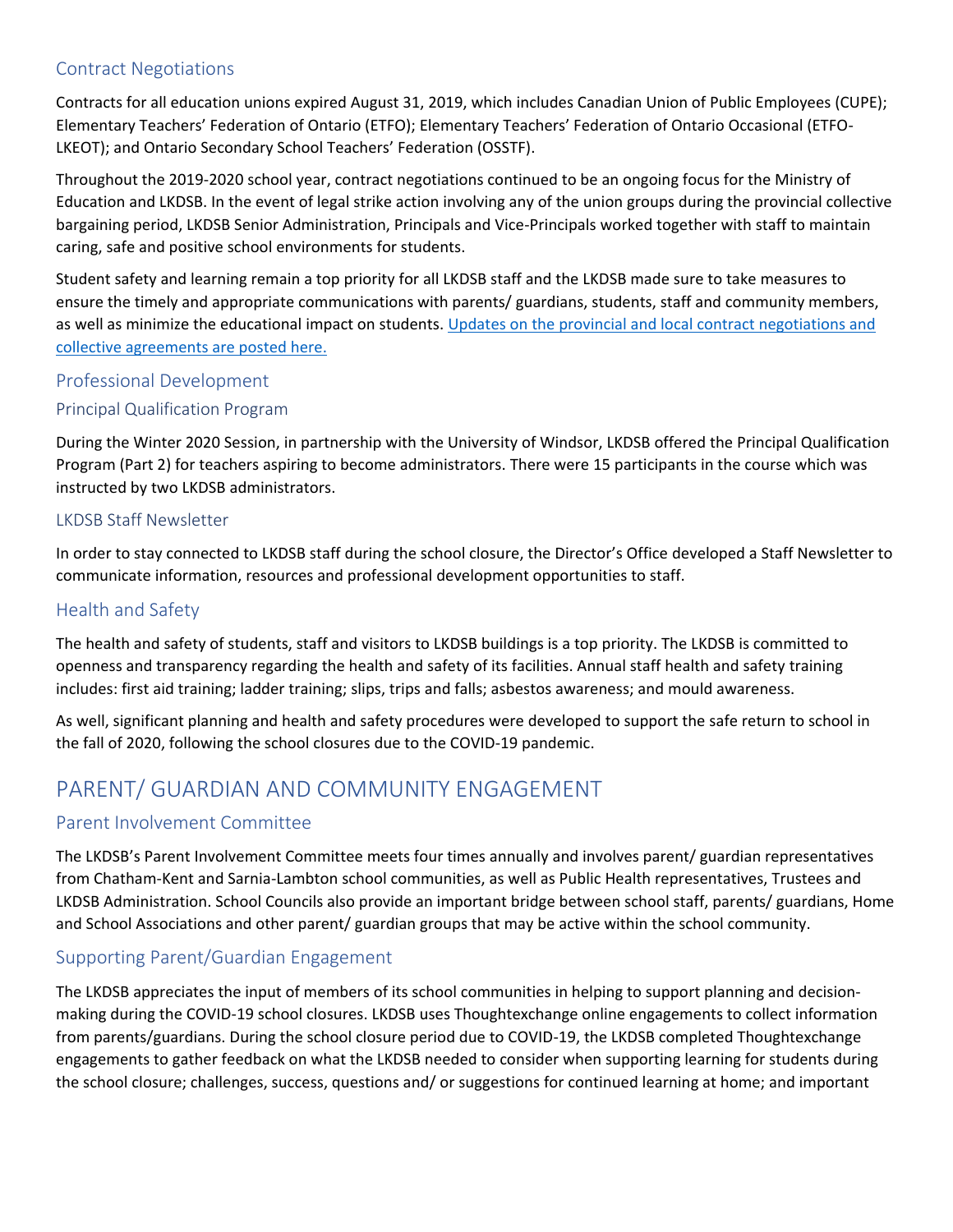considerations for plans for the reopening of schools in September 2020. [See the Thoughtexchange questions and](https://www.lkdsb.net/Board/Community/PublicHealth/Pages/default.aspx#/=)  [results here.](https://www.lkdsb.net/Board/Community/PublicHealth/Pages/default.aspx#/=) 

## Student Senate

 with support from LKDSB Senior Administration, are committed to working together to develop an action plan to help Student Senators worked closely with the Student Trustees to provide a broad perspective on issues that face students in LKDSB schools. Student mental health is an ongoing focus for the Student Senate. During the 2019-2020 school year, Student Senators met with the Superintendent of Special Education and the Mental Health Lead to discuss the School Climate Survey results and resources available to students through School Mental Health Ontario. Student Senators, remove barriers to students accessing mental health supports at the school level.

# LKDSB by the numbers

Total Enrolment: 21,607 Schools: 62 Kilometers from Grand Bend to Wheatley: 176 Elementary Students: 14,722 Secondary Students: 6,885 Number of Employees: 3,387 Operating Budget in 2019-2020 (in millions): \$282.12

# ELEMENTARY SCHOOLS

A. A. Wright Public School Aberarder Central School Bosanquet Central Public School Bridgeview Public School Brigden Public School Bright's Grove Public School Brooke Central Public School Cathcart Boulevard Public School Colonel Cameron Public School Confederation Central School Dawn-Euphemia Public School Dresden Area Central School East Lambton Elementary School Errol Road Public School Errol Village Public School Grand Bend Public School Gregory Drive Public School H. W. Burgess Public School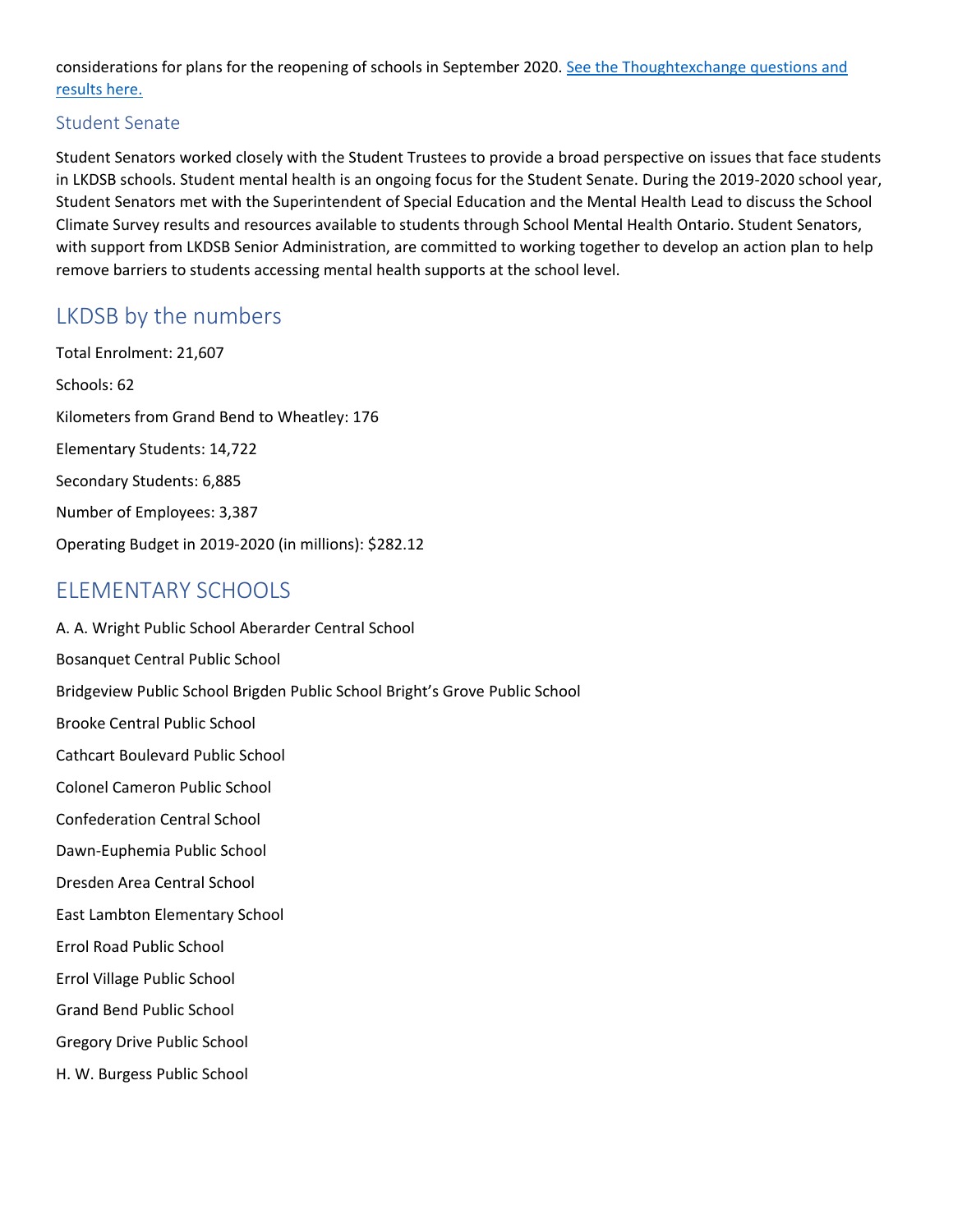Hanna Memorial Public School Harwich Raleigh Public School High Park Public School Hillcrest Public School Indian Creek Road Public School King George VI Public School - Chatham King George VI Public School - Sarnia Kinnwood Central Public School Lakeroad Public School Lambton Centennial Public School Lansdowne Public School LKDSB Virtual Learn at Home Elementary School London Road School McNaughton Avenue Public School Merlin Area Public School Mooretown-Courtright Public School Naahii Ridge Elementary School P.E. McGibbon Public School Queen Elizabeth II Public School - Chatham Queen Elizabeth II Public School - Petrolia Queen Elizabeth II Public School - Sarnia Ridgetown District Elementary School Riverview Central School Rosedale Public School Sir John Moore Community School Plympton-Wyoming Public School Tecumseh Public School Thamesville Area Central School Tilbury Area Public School Victor Lauriston Public School W. J. Baird Public School Wheatley Area Public School Winston Churchill Public School